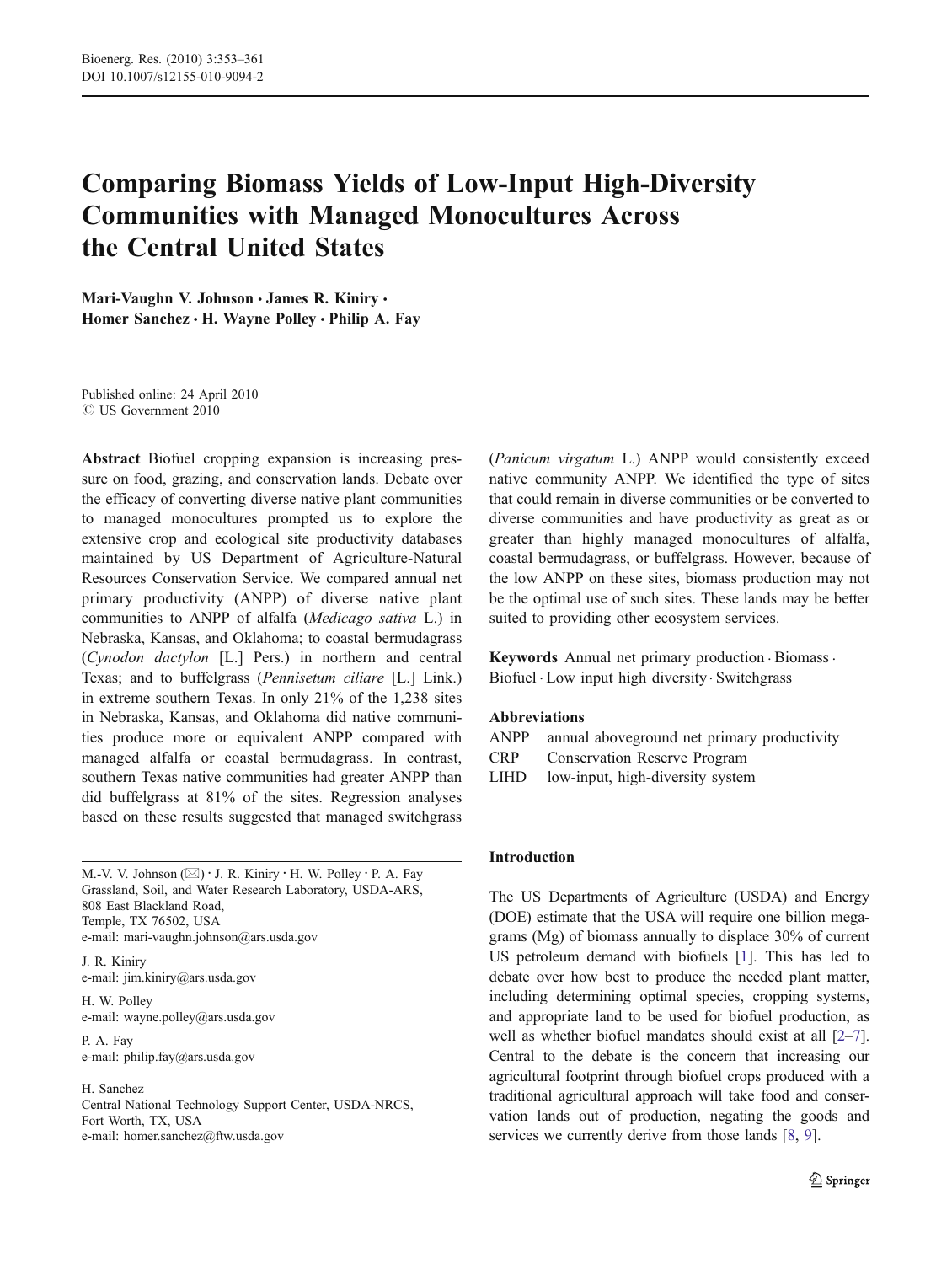Conversion of large acreage in the USA from diverse native plant communities or restored prairie to monoculture grasses or legumes for biofuel production raises concerns about sustainability, including temporal and spatial yield stability over different climatic conditions, net energy efficiency, loss of wildlife habitat, dependence on ecologically and economically costly fertilizer applications, soil erosion, loss of biocontrol and pollinator reservoirs, and disruption of biogeochemical cycles [[9](#page-7-0)–[14](#page-7-0)]. Globally, conversion of land to agriculture to meet food demand is expected to lead to a loss of one billion hectares (Bha) of ecosystem area and associated services by 2050 [\[2](#page-7-0)]. At the same time, land devoted to biofuel production could increase to 1.5 Bha by 2050 [\[12](#page-7-0)].

It is proposed that producing perennial biofuel crops on degraded agricultural land or otherwise "marginal" land will reduce competition with food crops, maintain wildlife habitat, and minimize effects on carbon storage [[9,](#page-7-0) [12,](#page-7-0) [15\]](#page-7-0). However, no studies to date test the long-term sustainability of harvesting biomass on such lands. Recent ecological work suggests that low-input, high-diversity (LIHD) systems on degraded prairie and abandoned agricultural land have higher annual aboveground net primary productivity (ANPP) than do unmanaged monocultures grown on the same lands [\[9](#page-7-0), [16\]](#page-7-0). ANPP is defined as the aboveground component of the net amount of carbon assimilated by a defined area of vegetation over a defined period of time [\[10](#page-7-0)]. In the course of this study, ANPP is discussed on an annual basis.

The conclusions reached by LIHD promoters are not robustly supported by other work. Comparisons of ANPP between mixed plant communities and monoculture plant stands differ by site, species, and management [\[17](#page-7-0)–[20\]](#page-7-0). The ANPP of single species systems may be lower than the ANPP of the diverse communities they replace [[9,](#page-7-0) [10,](#page-7-0) [12\]](#page-7-0). Other grassland studies show ANPP decreases with increasing diversity [[20](#page-7-0)–[22](#page-7-0)]. In a meta-analysis of natural grassland ecosystems, no significant effect of species richness was demonstrated on ANPP [[19\]](#page-7-0). Similarly, in a study of restored grasslands in southern Michigan, ANPP was comparable across all prairie sites, independent of species richness or prairie age [[20\]](#page-7-0). In the Great Plains farmlands of the USA, highly irrigated and fertilized crops typically have greater ANPP compared with natural systems on the same soils [[23\]](#page-7-0). Because all land management decisions have cascading impacts on the management of other lands [\[5](#page-7-0), [24\]](#page-7-0), land managers need some metric to determine which lands are most suitable for conversion to mixed species systems versus monocultures to improve forage, hay, or biofuel yield, while maintaining other ecosystem services.

If all available degraded land in the USA was converted to LIHD, the projected energy yields would supply only 10% of anticipated US energy demand [\[16](#page-7-0)]. With current conversion technology and assuming yields of 4 to 4.3 Mg ha<sup>-1</sup> [[9,](#page-7-0) [16\]](#page-7-0), roughly 90 Mha of land would have to be converted to LIHD to replace 20% of current US gasoline consumption with cellulosic ethanol [[4\]](#page-7-0). There are 184 million hectares (Mha) of agricultural land in the USA, with 15.8 Mha "idle" and 27.1 Mha in pasture [\[1](#page-7-0)]. To maintain current soil organic carbon levels under a notillage system, approximately 1.7 Mg aboveground biomass  $ha<sup>1</sup>$  would have to be left *in situ* [\[25](#page-7-0)], increasing the necessary land base by 40% to meet both carbon and biomass goals. To give an idea of scale, the area of the state of Texas is 67.8 Mha; an area slightly smaller than two states of Texas managed as LIHD would offset only 20% of current US gasoline demand.

Actually, if ethanol is to be derived from a diverse, species-rich system, the land area requirement may be even greater. When ethanol yield is compared across plant species richness levels, projected ethanol yields decrease by up to 77% m-2 as species richness increases from 3 to 12.8  $m<sup>-2</sup>$  [[21\]](#page-7-0). Utilizing enormous tracts of US land as LIHD would potentially displace food production systems to other localities, resulting in degradation of tropical ecosystems, loss of wildlife habitat, increased erosion, and accelerated carbon emissions [\[3](#page-7-0), [15](#page-7-0), [26\]](#page-7-0).

Food and energy demands are increasing, and pressure is mounting to manage lands ever more efficiently to provide these products. As producers and policy analysts evaluate the impacts of land conversion, responsible decisions will depend on accurately identifying sites and soils where managed monoculture ANPP is sufficiently greater than native plant communities ANPP to warrant conversion. From an economic perspective, cropping biofuel feedstocks must bring greater profits to the land manager than do current systems of agriculture or conservation program payments. Economic analyses suggest that 17 Mha of US agricultural lands could be converted from current use (including 6.8 Mha of Conservation Reserve Program [CRP] land) to biomass production to produce 171 million Mg of biomass and greater profits than land managers are currently enjoying [[27](#page-7-0)].

In this study, our first objective was to compare ANPP of low-input native plant communities to ANPP of managed monocultures of alfalfa (Medicago sativa L.) (Nebraska, Kansas, and Oklahoma, USA) or coastal bermudagrass (Cynodon dactylon [L.] Pers.) (Texas, USA) using data in the USDA-Natural Resources Conservation Service (NRCS) national ecological site database and the corresponding USDA-NRCS "non-irrigated crops" database (Fig. [1](#page-2-0)). Both species are candidates for secondgeneration bioenergy crops [\[28](#page-7-0)]. We determined the ANPP at which yields of the monoculture and the diverse native system were comparable. We posit that high-diversity systems yielding at or below this breakeven point should not be converted to alfalfa or coastal bermudagrass for biomass production because conversion to monoculture will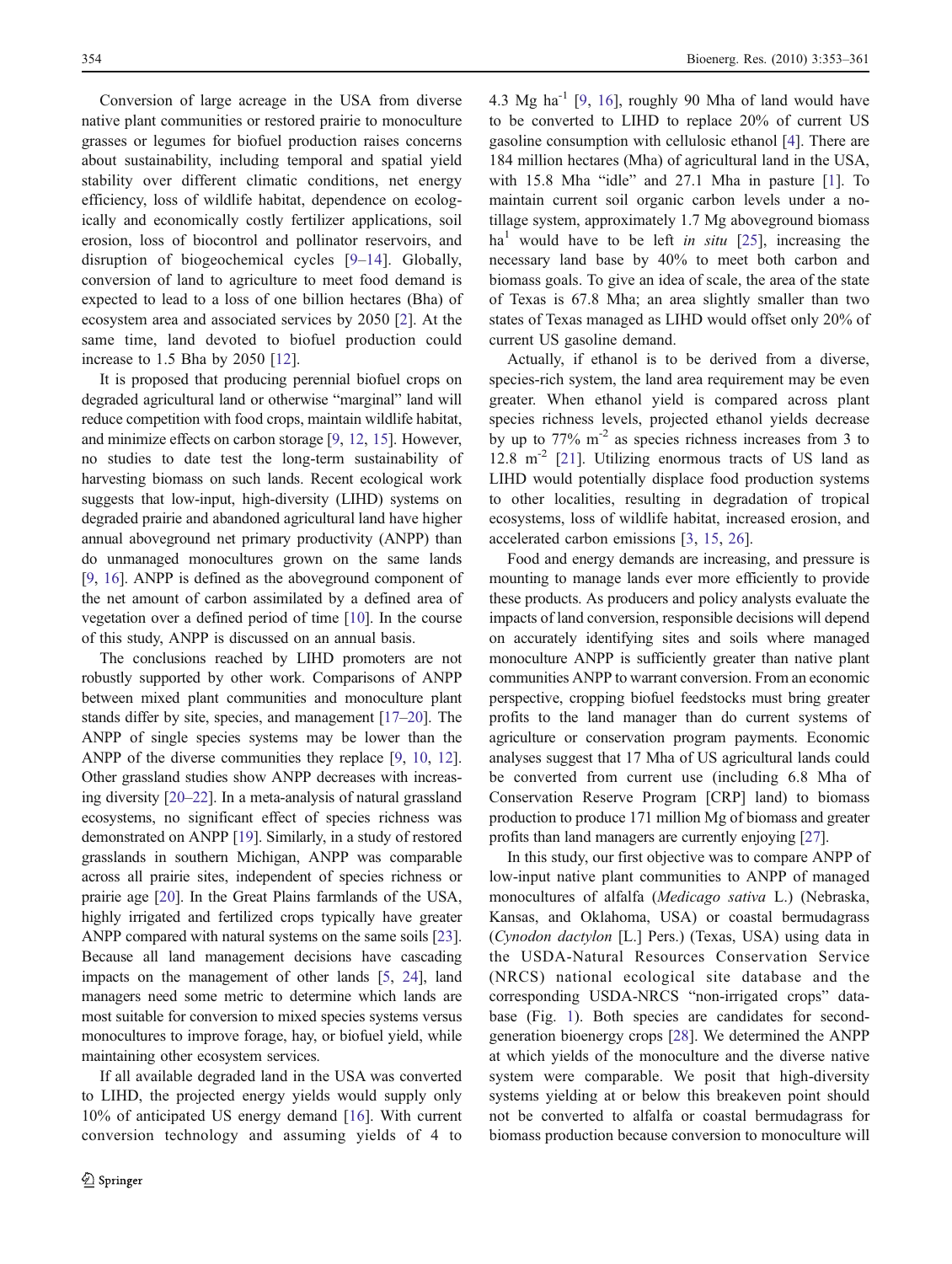<span id="page-2-0"></span>

Fig. 1 Locations where native plant community aboveground ANPP was compared with alfalfa, coastal bermudagrass, or buffelgrass ANPP. Green counties had alfalfa comparisons; purple counties had coastal bermudagrass comparisons; yellow counties had buffelgrass comparisons. Brown counties had both coastal bermudagrass and buffelgrass compared with native mixtures. Native community ANPP was compared with switchgrass ANPP in all counties

lead to comparable or decreased ANPP at these sites and will be deleterious to ecological services (soil retention, carbon storage, wildlife habitat, etc.) currently provided by the grasslands established on these sites.

Our second objective was to fit regressions of mean switchgrass productivity values from multiple year measurements to the USDA-NRCS values for alfalfa (or coastal bermudagrass) and use these regressions to compare ANPP between managed switchgrass monoculture and native plant communities on the same soils in the same counties of these four states. The third objective was to do a similar comparison in the drought-prone region of southern Texas, comparing mean reported buffelgrass (Pennisetum ciliare [L.] Link) ANPP with native plant community ANPP.

## Methods

Database, Cropping, and Site Selections

Underutilized resources for interpreting potential biomass production yields are included in the USDA-NRCS national

ecological site database and the USDA-NRCS "nonirrigated crops" database, both of which can be accessed online through Web Soil Survey [[20,](#page-7-0) [29](#page-7-0)] (Appendix [1\)](#page-6-0). These databases are available for a massive number of soils in different counties for a wide range of latitudes, rainfall zones, and soil types. The USDA-NRCS national ecological site description database reports the dominant species, subdominant species, and estimated ANPP for the entire community on a given soil in a given county. Yields are based on well-managed land scenarios, and all vegetation (current year's production of leaves, twigs, and fruit of woody plants, as well as all herbaceous ANPP) is included in the estimate [[29\]](#page-7-0).

The USDA-NRCS unirrigated crops database includes mean annual productivity reported on various soil series within many counties for managed monocultures of common crops and forages relevant to that location, including alfalfa, coastal bermudagrass, and buffelgrass. Data reported are estimated average yields (ANPP) per acre of selected unirrigated crops under intensive agronomic management, which may include managing drainage and erosion, as well as appropriate seeding rates and soil management (tillage, weed control, nutrient input, etc.). Yield averages are based on farmer, conservationist, and extension agent records, as well as field and demonstration trials [\[29](#page-7-0)].

States identified in this analysis have a high potential of experiencing land-use conversion pressures as the US shifts to producing more biomass-based energy. We selected multiple soil series in each of 12 counties in Nebraska, 12 counties in Kansas, 14 counties in Oklahoma, and 21 counties in Texas (Fig. 1) to compare USDA-NRCS reported native plant community ANPP with monoculture alfalfa, coastal bermudagrass, or buffelgrass ANPP [[29\]](#page-7-0). There is an inherent bias in this study due to the comparative nature of the work: because we required that all soil \* county sites (henceforth, "sites") have reported values for managed monocultures and native communities. Very low-quality sites with no reported ANPP for dry-land monoculture forage crops (alfalfa, coastal bermudagrass, or buffelgrass) were excluded from these analyses.

In Nebraska, Kansas, and Oklahoma, native communities tended to be dominated by big bluestem (Andropogon gerardii Vitman), little bluestem (Schizachyrium scoparium [Michx.] Nash), and sand bluestem (Andropogon halii Hack.). In Texas, big bluestem did not dominate any site but was subdominant at many little bluestem dominated sites. Other Texas dominants included Arizona cottontop (Digitaria californica [Benth.] Henr.) and false Rhodes grass (Trichloris crinita [Lag.] Parodi) [[29\]](#page-7-0).

The total numbers of sites were 408 in Nebraska, 205 in Kansas, 310 in Oklahoma, and 315 in Texas. In Texas, we examined nine counties for coastal bermudagrass, nine for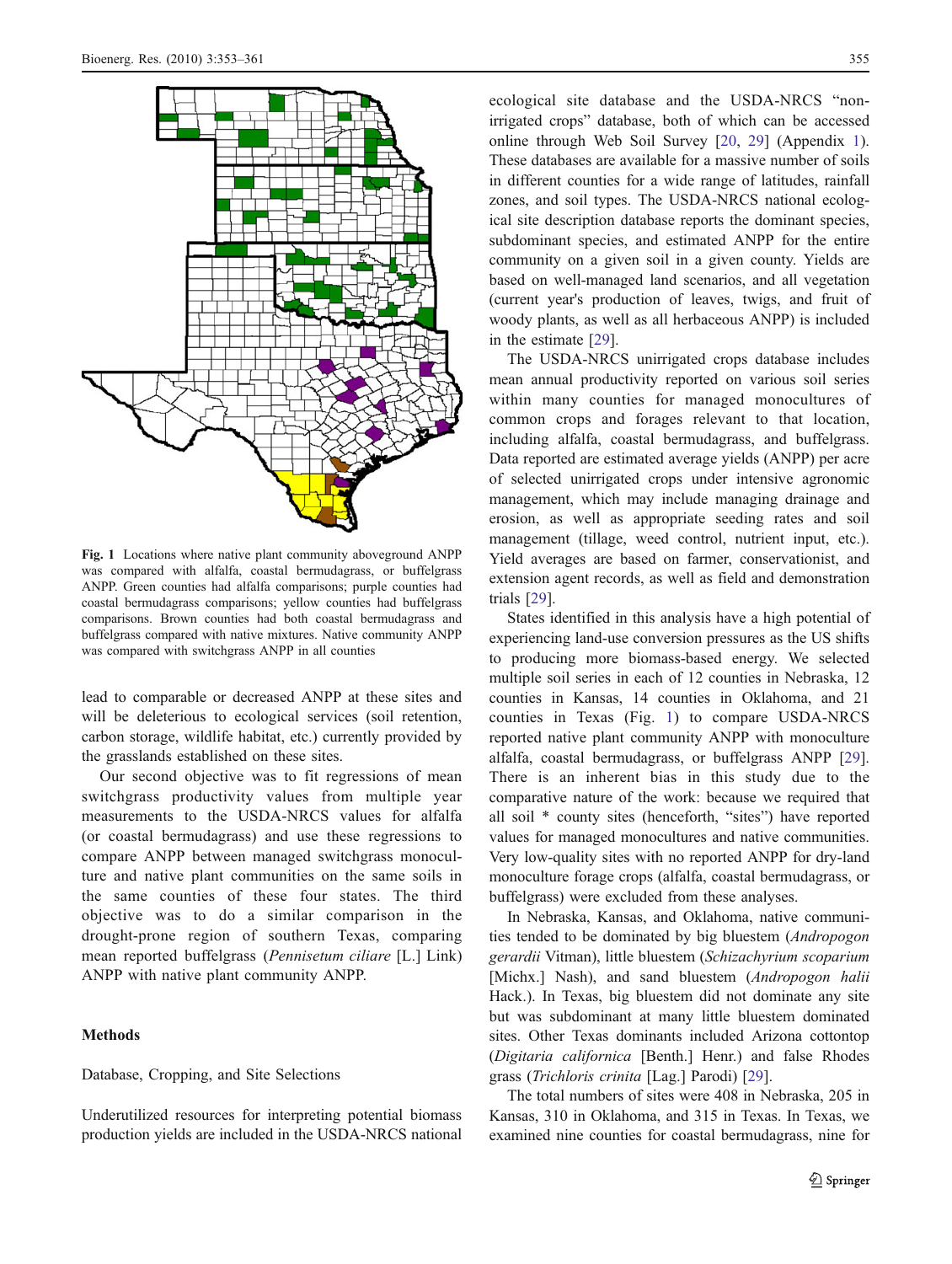<span id="page-3-0"></span>buffelgrass, and three for both coastal bermudagrass and buffelgrass. Mean annual rainfall ranged from 40 to 82 cm in Nebraska, 44 to 114 cm in Kansas, 78 to 119 cm in Oklahoma, and 64 to 148 cm in Texas (the coastal bermudagrass counties). The 21 southern Texas buffelgrass sites (across 12 counties) mean annual rainfall values were 50 to 85 cm. The lower number of sites for buffelgrass was due to the lower number of sites with reported buffelgrass productivity.

#### Statistical Approach

The approach for the first analysis was to regress mean ANPP of native plant communities against mean ANPP of alfalfa (or coastal bermudagrass). We then looked to see where each regression line crossed the 1:1 line to estimate where community productivity was as great as or greater than monoculture productivity. Next, mean coastal bermudagrass ANPP was correlated to published mean annual switchgrass ANPP from six locations in Texas [\[30](#page-7-0), [31](#page-7-0)]. Alfalfa productivity was correlated to published mean annual switchgrass productivity from eight sites in the northern part of the Great Plains [\[32](#page-8-0), [33\]](#page-8-0) that were used in two simulation studies [\[34](#page-8-0), [35](#page-8-0)]. Correspondingly, one regression was fit for switchgrass productivity as a function of alfalfa productivity. These regressions were used to estimate switchgrass productivity at all the alfalfa sites. The same was done for coastal bermudagrass productivity for

Fig. 2 For four states, comparison of aboveground ANPP of mixed species communities of native rangeland plants with ANPP of alfalfa (a, b, c) or coastal bermudagrass (d) monocultures as reported by USDA-NRCS

the Texas sites. Finally, the reported productivity of the native communities in southern Texas was regressed against productivity of buffelgrass, in order to similarly estimate the productivities of the monoculture and diverse native community, which were similar.

### Results

In Nebraska, the regression analysis indicated that ANPP of alfalfa and native communities were comparable when alfalfa produced 3.2 Mg ha<sup>-1</sup> (Fig. 2a). Only 11% of the  $408$ sites had native community ANPP greater than alfalfa ANPP and 2% had the same ANPP for the native community and alfalfa. Alfalfa productivity exceeded native community productivity at 87% of the sites. The mean native community ANPP was less than mean alfalfa monoculture ANPP by 30%.

In Kansas, the regression analysis showed that alfalfa ANPP exceeded native community ANPP in the range of reported values (Fig. 2b). Of 205 individual sites, 2% had native ANPP greater than alfalfa ANPP, 14% had the same ANPP for the two, and 84% had greater alfalfa ANPP. The mean native community ANPP was less than mean alfalfa monoculture ANPP by 27%.

In Oklahoma, the regression analysis showed that native community ANPP equaled monoculture alfalfa ANPP when alfalfa produced 3.0 Mg ha<sup>-1</sup> (Fig. 2c). The ANPP on  $13\%$ 



Monoculture (Mg ha $4 \text{ yr}^4$ )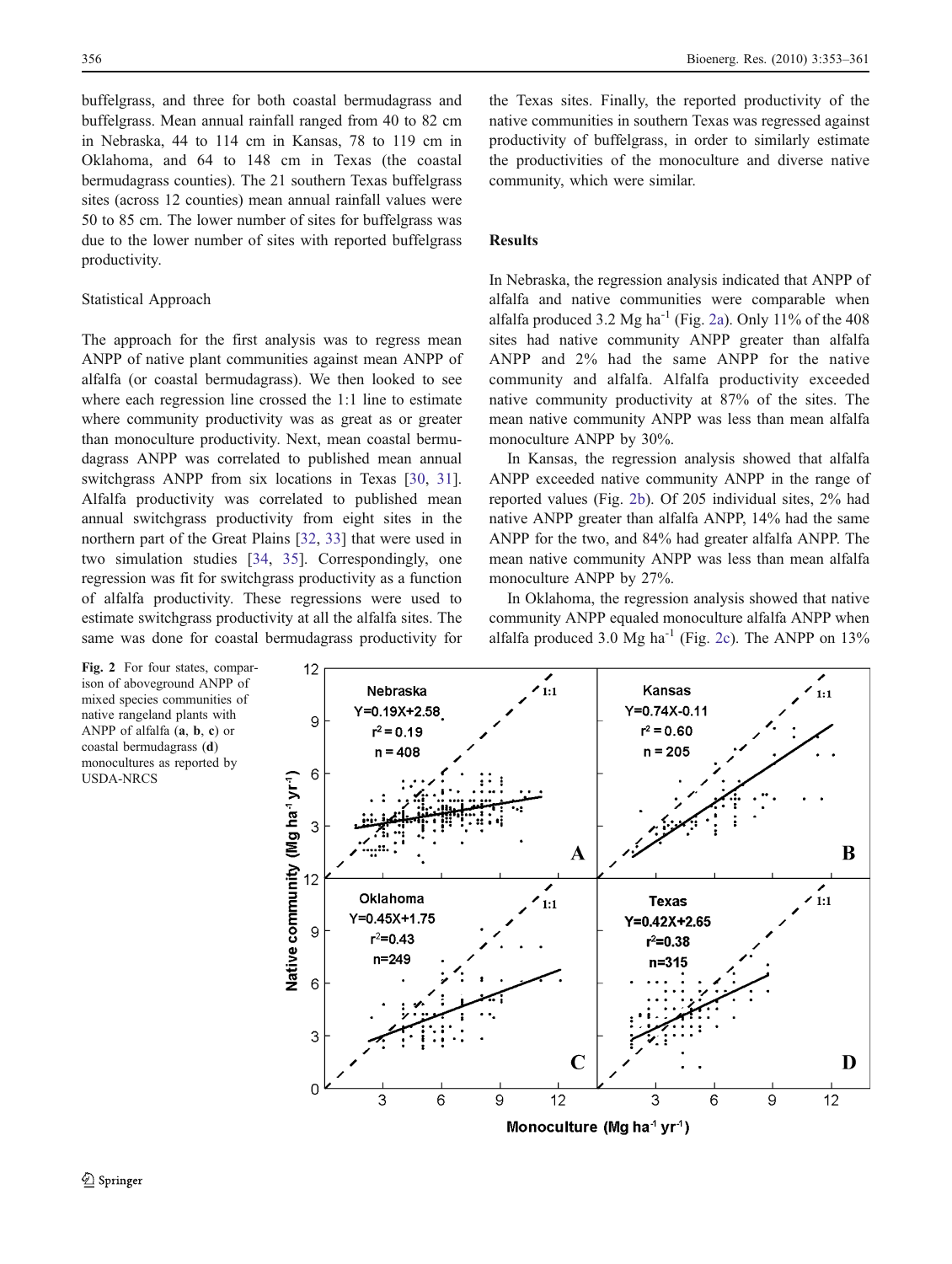<span id="page-4-0"></span>of the 249 sites was greater for native communities than alfalfa monoculture, while 2% had the same productivity for both and 85% of sites had greater ANPP for alfalfa. The mean native community ANPP was less than mean alfalfa monoculture ANPP by 25%.

In Texas, where coastal bermudagrass is the predominant monoculture planted for forate and hay, native community yields were more frequently competitive (Fig. [2d\)](#page-3-0). The regression line indicated that native community ANPP was comparable with coastal bermudagrass ANPP when the latter yielded 4.6  $Mg$  ha<sup>-1</sup>. For 42% of 315 sites, ANPP was greater in the native community, while in 58% of sites, coastal bermudagrass had greater ANPP. The overall mean ANPP for the native community was 108% of the mean for coastal bermudagrass.

Switchgrass ANPP showed a linear relationship with ANPP of alfalfa and coastal bermudagrass (Fig. 3). Regressions indicated switchgrass productivity exceeded both alfalfa and coastal bermudagrass ANPP throughout the range of data. Switchgrass ANPP also exceeded native community ANPP throughout the range of reported yields, as shown by the regressions (Fig. [4a](#page-5-0)–d). These findings are in keeping with other studies, which have demonstrated switchgrass to be the species of choice in biofuel cropping systems across most of the USA [\[27](#page-7-0), [36](#page-8-0), [37\]](#page-8-0).

In the more arid regions of extreme southern Texas, native grass-dominated communities were typically much more productive than managed monocultures (Fig. [5\)](#page-5-0). In 81% of the sites, native community ANPP exceeded ANPP of the predominant monoculture, buffelgrass. The regression indicated that native communities had greater annual productivity at all sites where buffelgrass yielded less than 4.4  $Mg$  ha<sup>-1</sup>. Interestingly, the average coastal bermudagrass productivity values (not shown) differed from the average buffelgrass values by only 0.7%. Thus, these divergent results were not due to the monoculture plant species we selected for the region.

## Discussion

Single-species systems have been adopted on vast acreages of the USA. It could be concluded that such systems were adopted in preference to mixed native plant communities because of increased productivity. Such single-species systems frequently were established on lands where overgrazing destroyed the original native plant community. Monotypic farming practices are desirable because of ease of planting and managing the system with conventional farm machinery. It is important to compare historically adjusted or "potential" native plant community ANPP with conventionally managed monoculture ANPP to account for the effects of large-scale conversion on potential ANPP of a given location and a given soil series. With the extensive USDA-NRCS databases, we were able to compare potential ANPP of mixed native species communities with conventionally managed monocultures at each site.

There are two caveats to interpreting our data. First, our analysis indicated that managed switchgrass monocultures will usually have greater ANPP than diverse native species communities or other managed monocultures. However, we would caution that one should not extrapolate beyond the range of the switchgrass data for which yields were validated, because the regression line does not account for extreme effects of droughty areas or short seasons outside the range of measured switchgrass production. A second caveat to the interpretation of these results is that different management approaches may have confounded ANPP

Fig. 3 Comparison of mean switchgrass aboveground ANPP with mean alfalfa ANPP in Nebraska, Kansas, and Oklahoma (a) ANPP and coastal bermudagrass ANPP in Texas (b)

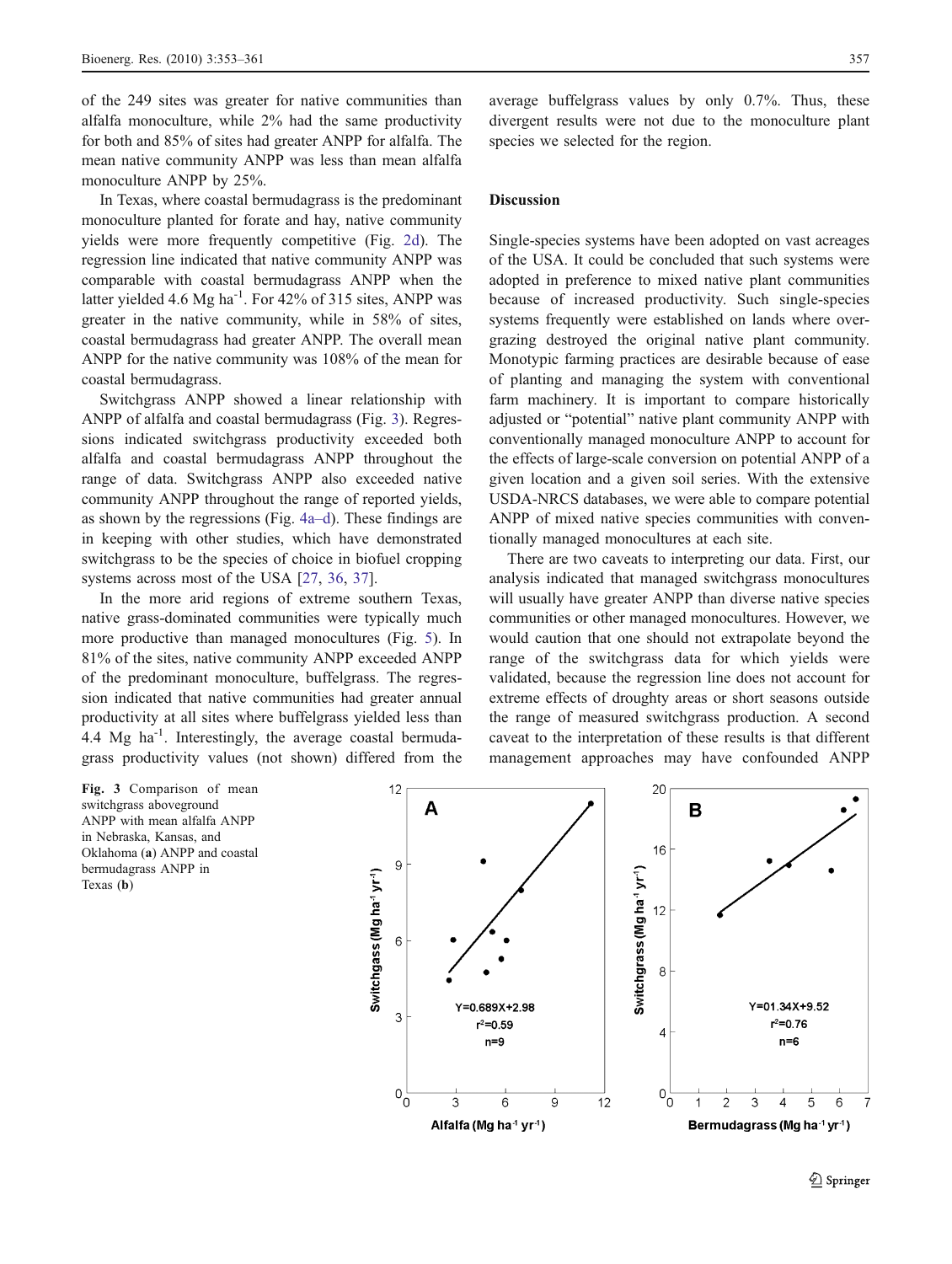<span id="page-5-0"></span>Fig. 4 Comparison of mean aboveground ANPP of diverse native plant communities with mean-managed switchgrass monoculture ANPP estimated from alfalfa monoculture yields (a–c) or from coastal bermudagrass monoculture yields (d) as reported by USDA-NRCS. Equations used for estimating switchgrass yields are given in Fig. [3](#page-4-0)



results. In this analysis, all monotypic systems and native communities were unirrigated; all monotypic crops were managed with site-specific fertilizer inputs to maintain annual productivity levels. However, with an agronomic approach to biomass production, the crop will be actively managed, even if biomass crops are grown from native species and managed with a wildlife habitat emphasis on CRP land [[38,](#page-8-0) [39](#page-8-0)].



Fig. 5 For southern Texas, comparison of diverse native plant community mean ANPP with buffelgrass mean ANPP as reported by USDA-NRCS

Proponents of LIHD stress that one of the benefits of LIHD systems is the low requirement for nutrient input in their proposed production systems [[9\]](#page-7-0). It is proposed that native communities comprising LIHD include nitrogenfixing legumes, which may lower required nitrogen fertilizer inputs for yield maintenance [[9\]](#page-7-0). Harvesting biomass in diverse systems may increase legume cover, which may decrease necessary fertilizer additions [[40\]](#page-8-0). Arguments in support of LIHD's low nutrient requirements based on biomass production experiments in which plots were burned may not give a full accounting of carbon and nutrient dynamics in a production system [[41,](#page-8-0) [42](#page-8-0)]; burning grasslands can stimulate up to 40% more growth as compared with unburned areas [[43\]](#page-8-0). Even with legumes in the system, human appropriation of biomass necessarily reduces the quantity of biomass involved in ecosystem nutrient dynamics, water dynamics, carbon fluxes, food webs, and other ecosystem services [\[10](#page-7-0)]. Future work must address appropriate inputs required to maintain a sustainable harvest system, meeting yield and ecosystem service goals.

It has been proposed that up to 50% of CRP lands could be used for biomass production [[1\]](#page-7-0). CRP lands tend to be fragile, highly erodible land, and often marginally productive, the farming of which can lead to deleterious ecosystem consequences. The 1985 US Farm Bill authorized federal payment to farmers to take these lands out of production agriculture and put them into perennial grass cover under CRP, which has led to improvements in soil quality [\[43](#page-8-0)–[45](#page-8-0)]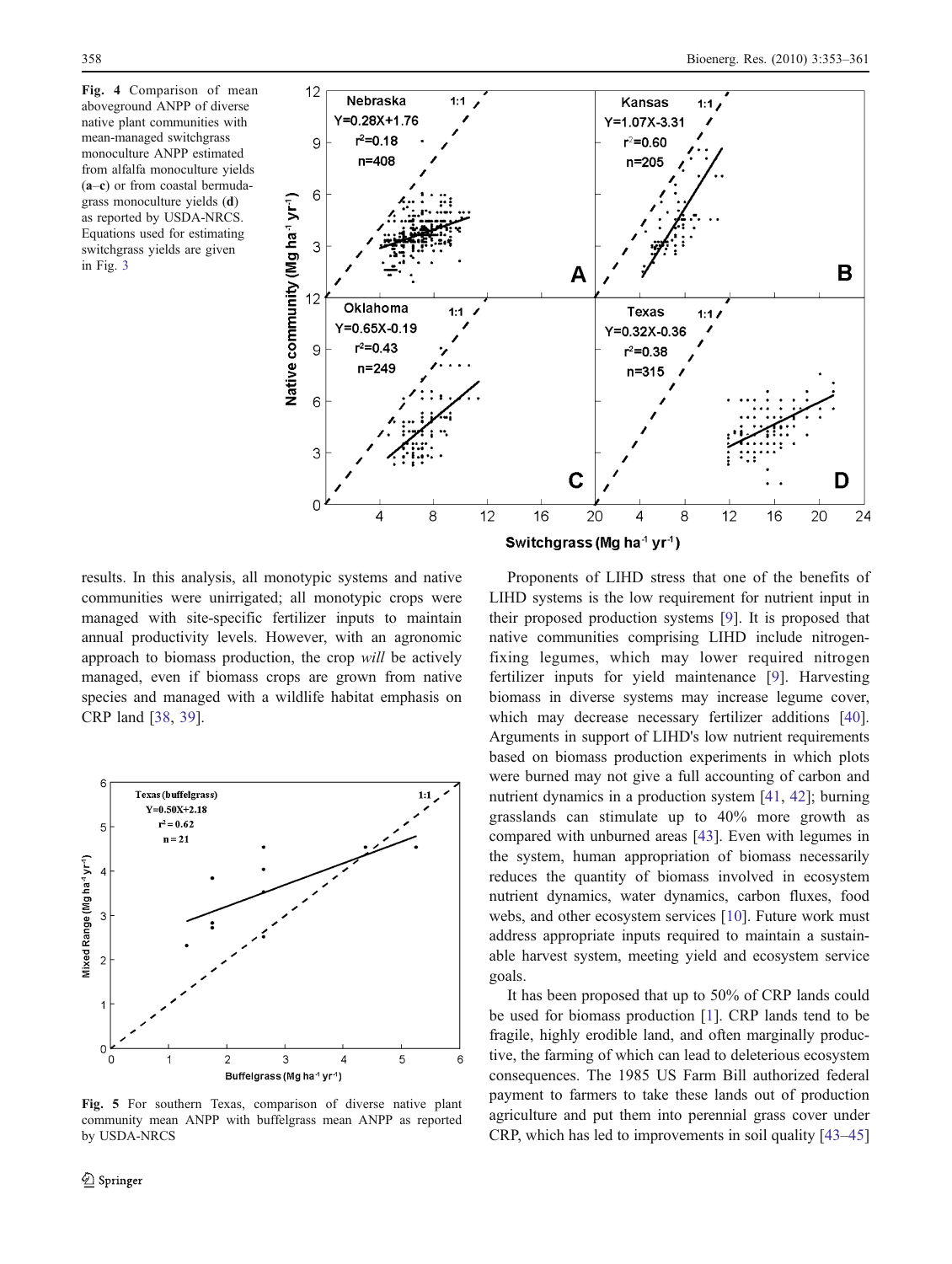<span id="page-6-0"></span>and wildlife habitat [\[8](#page-7-0), [46](#page-8-0)]. Demand for corn (Zea mays L.) for ethanol has contributed to farmers putting environmentally fragile CRP land back into row-crop corn farms, despite low production potentials of CRP land and greater nutrient losses due to erosion [[8\]](#page-7-0). Converting CRP land to corn ethanol production results in a carbon-debt that is not anticipated to be recovered by ethanol benefits for over 40 years [[15,](#page-7-0) [47](#page-8-0)].

An alternative and likely more sustainable use proposed for 6.8 Mha of CRP land is harvesting the established perennial grass communities for biomass production [\[38](#page-8-0)]. High yielding perennial grasses such as switchgrass also increase soil carbon sequestration, though appropriate harvest schedules and fertilizer management must be better determined [\[27](#page-7-0), [45\]](#page-8-0). Work on CRP land suggests that polycultures including switchgrass [[21,](#page-7-0) [48](#page-8-0)] and switchgrass monocultures can produce sustainable amounts of biomass and supply ecosystem services with little management input while storing comparable amounts of soil carbon [\[36](#page-8-0), [39](#page-8-0)]. Mean recorded yields on CRP lands are highly variable; ranges include 4.2–6.6 Mg ha<sup>-1</sup> in Southern Iowa [\[49](#page-8-0)], 1.2–2.9 Mg ha<sup>-1</sup> in South Dakota [\[39](#page-8-0)], and 1.7–2.2 Mg ha<sup>-1</sup> in Northwestern Oklahoma [\[50](#page-8-0)]. Appropriately managed cutting times can extend the wildlife habitat services currently provided by CRP lands to perennial grass biofuel lands [\[46](#page-8-0)], but harvesting yields this low for biomass production may not make economic or ecological sense.

Annual net primary productivity (ANPP) is only one criterion for comparing monoculture versus polyculture systems in regard to biofuel cropping potentials. It has been noted that ANPP is not synonymous with ethanol yield because yield is contingent upon tissue composition. In fact, Adler et al. (2009) showed that on Northeastern US conservation grasslands, as species richness increased from 3 to  $12.8 \text{ m}^{-2}$ , ethanol yields dropped by  $14\%$  per unit plant biomass [[21\]](#page-7-0).

Regardless of their potential to meet human demand for cellulosic ethanol, native plant communities have a wide range of other benefits relative to monocultures, such as superior wildlife habitat and preservation of plant species diversity, including endangered plant species. In some cases, abandoned agricultural lands have reverted to diverse natural systems, while others have been placed in the CRP, such that these lands now provide important ecosystem services (carbon storage, nutrient retention, wildlife habitat, soil stability, etc.) that might be negated by conversion to biomass harvest [[28\]](#page-7-0). As our data demonstrate, there are instances where these areas should be excluded from harvest, particularly when yields are very low, so that these goods and services will be preserved.

Sustainability is not synonymous with conservation [[8,](#page-7-0) [16](#page-7-0), [51,](#page-8-0) [52\]](#page-8-0). Though our results show that managed monocultures typically outyield diverse polycultures, there must be more long-term studies on sustainability of diverse biomass production systems and conservation effects of repeated harvests [[6\]](#page-7-0). Production suitability is not equivalent to suitability. In other words, just because a given site will produce a given amount of biomass which, when appropriately managed, can be harvested repeatedly without a decrease in yield, does not mean that biomass appropriation for cellulosic ethanol production is the best use of that site. It is the opinion of these authors that when considering conversion of low-yielding, fragile lands to biomass production, one should pay particular mind to the effects of biomass harvest on erosion, wildlife, and other ecological services.

Acknowledgements We thank Erin M. Witherington for her assistance in the preparation of the data for this manuscript.

# Appendix 1

To illustrate how this meta-analysis was conducted, we felt it would be appropriate to demonstrate how data were collected for a representative soil in a representative county. First, the Web Soil Survey was accessed ([http://websoilsur](http://websoilsurvey.nrcs.usda.gov) [vey.nrcs.usda.gov](http://websoilsurvey.nrcs.usda.gov)) and initiated by clicking the green "START WSS" button on the homepage. Under the "Quick Navigation Navigate By..." toolbar on the left side of the page, click the "Soil Survey Area" tab to expand it. Select the appropriate State and County from the drop down menus. For example, choose Oklahoma and Woodward County from the list. The Soil Survey Area is now "Woodward County, Oklahoma." Click the "Set AOI" button in the upper right corner of the Soil Survey Area box. It may take a moment while the program clips the soils needed for your area of interest (AOI). The "Area of Interest Properties" will expand once the soils are clipped. It contains a "Soil Data Available from Web Soil Survey" tab, which should be expanded by default. This contains data about when the Soils Maps and Soil Data were updated for this county; in this case, Soil Maps are Version 1, March 30, 2004, and Soil Data are Version 6, September 16, 2008. The AOI is mapped on the right side of the page, with crosshatches delineating its area.

To determine yields on the soils in this AOI, click on the "Soil Data Explorer" tab at the top of the page. The default setting should have the "Suitabilities and Limitations for Use" menu already expanded. From the dropdown list, choose "Vegetative Productivity," which will expand that category. In this example, to find alfalfa yield data, click "Yields of Non-Irrigated Crops (Component)," which will open a drop down box. In this box, choose "Alfalfa hay" as the crop in the "Basic Options" dropdown. Click the "View Rating" button in the corner of the box. This will produce a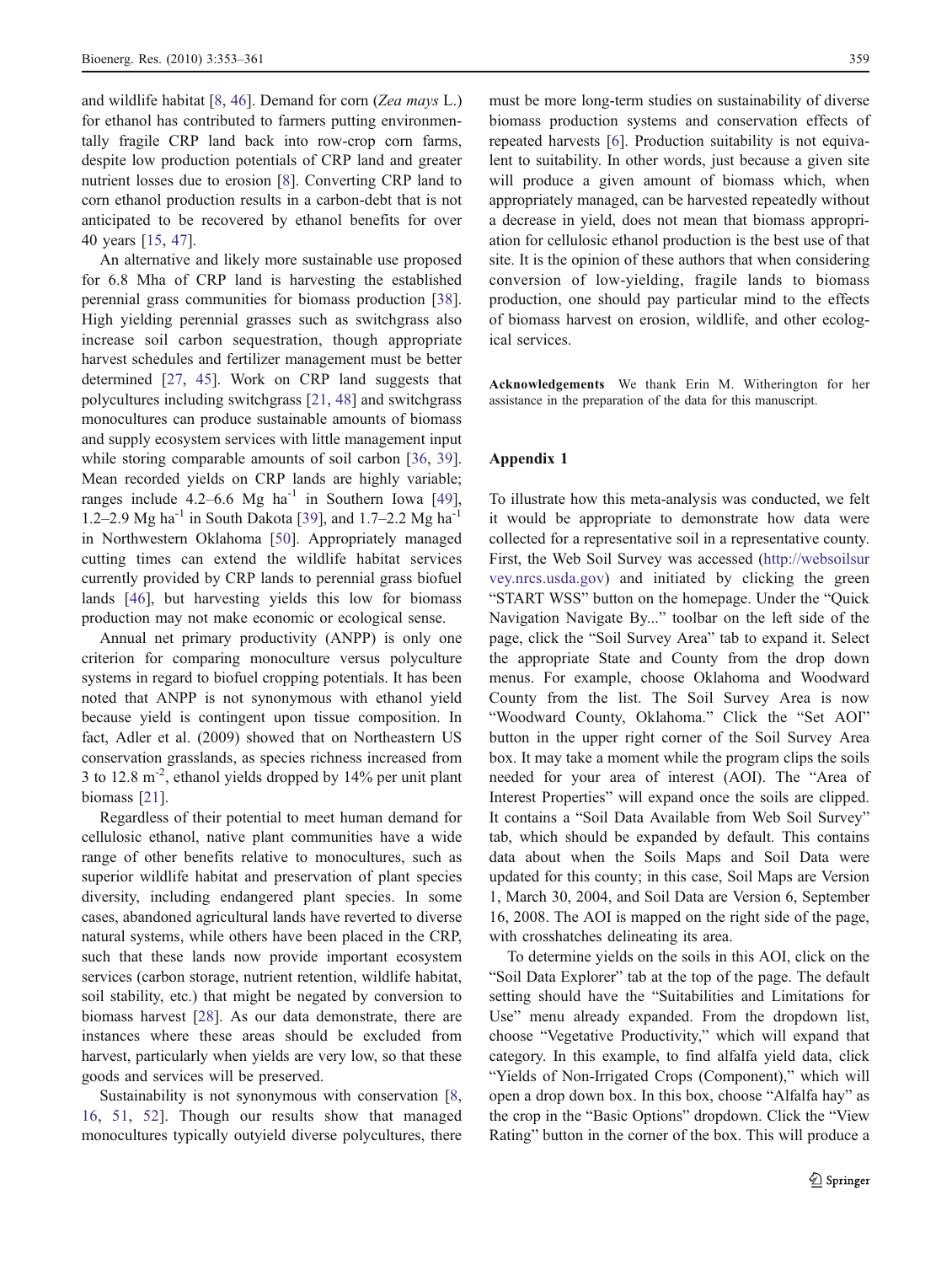<span id="page-7-0"></span>table titled "Tables—Yields of Non-Irrigated Crops (Component): Alfalfa hay (Tons)—Summary By Map Unit." When alfalfa hay production is reported for a given soil series, the average tonnage is listed in the "Rating" column. At the time of this publication, there was no reported alfalfa hay production for Delwin fine sand with 1% to 3% slopes, so this soil in this county was excluded from our comparative analysis. The next soil on the list reports alfalfa hay yields: the Carey silt loam with 1% to 3% slopes (CaB) averages  $2.38$  tons of alfalfa acre<sup>-1</sup>.

To see the native community productivity data reported for CaB in this county, select the "Soils Reports" tab at the top of the page. On the left hand side of the page, click on the "Vegetative Productivity" tab. It will open up a dropdown menu. Choose "Rangeland Productivity and Plant Composition" from the list and click the "View Soil Report" button. This will create a table under the map titled "Report—Rangeland Productivity and Plant Composition" detailing range yields on favorable, normal, and unfavorable years. It also gives information on the ecological site description and dominant plant species. The CaB soils support loamy prairie, and miscellaneous perennial grasses make up 35% of the rangeland plants, followed by little bluestem (15%), sideoats grama (10%), and others.

## **References**

- 1. Perlack RD, Wright LL, Turhollow A, Graham RL, Stokes B, Erbach DC (2005) Biomass as feedstock for a bioenergy and bioproducts industry: the technical feasibility of a billion-ton annual supply. Oak Ridge National Laboratory, Oak Ridge
- 2. Tilman D, Fargione J, Wolff B, D'Antonio C, Dobson A, Howarth R et al (2001) Forecasting agriculturally driven global environmental change. Science 292:281–284
- 3. Searchinger T, Heimlich R, Houghton RA, Dong F, Elobeid A, Fabiosa J et al (2008) Use of U.S. croplands for biofuels increases greenhouse gases through emissions from land-use change. Science 319:1238–1240
- 4. Heaton EA, Dohleman FG, Long SP (2008) Meeting US biofuel goals with less land: the potential of Miscanthus. Glob Change Biol 14:2000–2014
- 5. Robertson GP, Dale VH, Doering OC, Hamburg SP, Melillo JM, Wander MM et al (2008) Sustainable biofuels redux. Science 322:49–50
- 6. Berndes G, Hoogwijk M, van der Broek R (2002) The contribution of biomass in the future global energy supply: a review of 17 studies. Biomass Bioenerg 25:1–28
- 7. Hill J, Nelson E, Tilman D, Polasky S, Tiffany D (2006) Environmental, economic, and energetic costs and benefits of biodiesel and ethanol biofuels. Proc Natl Acad Sci 103:11206–11210
- 8. Secchi S, Babcock BA (2007) "Impact of high crop prices on environmental quality: a case of Iowa and the Conservation Reserve Program" Report No. 07-WP-447, Center for Agricultural and Rural Development, Iowa State University, Ames, IA
- 9. Tilman D, Hill J, Lehman C (2006) Carbon-negative biofuels from low-input high-diversity grassland biomass. Science 314:1598–1600
- 10. Haberl H, Erb KH, Krausmann F, Gaube V, Bondeau A, Plutzar C et al (2007) Quantifying and mapping the human appropriation of net primary production of earth's terrestrial ecosystems. Proc Natl Acad Sci 104:12942–12947
- 11. Landis DA, Gardiner MA, van der Werf W, Swinton SM (2008) Increasing corn for biofuel production reduces biocontrol services in agricultural landscapes. Proc Natl Acad Sci 105:20552–20557
- 12. Field CB, Campbell JE, Lobell DB (2007) Biomass energy: the scale of the potential resources. Trends Ecol Evol 23:65–72
- 13. Foley JA, DeFries R, Asner GP, Barford C, Bonan G, Carpenter SR et al (2005) Global consequences of land use. Science 309:570–574
- 14. Schmer MR, Vogel KP, Mitchell RB, Perrin RK (2008) Net energy of cellulosic ethanol from switchgrass. Proc Natl Acad Sci 105:464–469
- 15. Fargione J, Hill J, Tilman D, Polasky S, Hawthorne P (2008) Land clearing and the biofuel carbon debt. Science 319:1235–1238
- 16. Campbell JE, Lobell DB, Genova RC, Field CB (2008) The global potential of bioenergy on abandoned agriculture lands. Envir Sci Tech 42:5791–5794
- 17. Willms WD, Entz T, Beck R, Hao X (2009) Do introduced grasses improve forage production on the northern mixed prairie? Rangeland Ecol Manag 62:53–59
- 18. Hooper DU, Chapin FS III, Ewel JJ, Hector A, Inchausti P, Lavorel S et al (2005) ESA report: effects of biodiversity on ecosystem functioning: a consensus of current knowledge. Eco Monographs 75:3–35
- 19. Grace JB, Anderson TM, Smith MD, Seabloom E, Andelman SJ, Meche G et al (2007) Does species diversity limit productivity in natural grassland communities? Eco Lett 10:680–689
- 20. Adler PR, Sanderson MA, Goslee SC (2004) Management and composition of lands in the Northeastern United States. In Barnes TG, Kiesel LR (eds) Proc. Fourth Eastern Native Grass Symposium 2004 Oct 3-6. University of Kentucky, Department of Forestry, Lexington, KY, pp. 187–200, [http://www.uky.edu/Ag/](http://www.uky.edu/Ag/Forestry/TBarnes/Assets/Proceeding.pdf) [Forestry/TBarnes/Assets/Proceeding.pdf](http://www.uky.edu/Ag/Forestry/TBarnes/Assets/Proceeding.pdf)
- 21. Adler PR, Sanderson MA, Weimer PJ, Vogel KP (2009) Plant species composition and biofuel yields of conservation grasslands. Eco App 19:2202–2209
- 22. Knapp AK, Fay PA, Blair JM, Collins SL, Smith MD, Carlisle JD et al (2002) Rainfall variability, carbon cycling, and plant species diversity in a mesic grassland. Science 298:2202–2205
- 23. Foley JA, Monfreda C, Ramankutty N, Zaks D (2007) Our share of the planetary pie. Proc Natl Acad Sci 104:12585–12586
- 24. Matson PA, Vitousek PM (2006) Agricultural intensification: will land spared from farming be land spared for nature? Conserv Biol 20:709–710
- 25. Johnson JMF, Allmaras RR, Reicosky DC (2006) Estimating source carbon from crop residues, roots, and rhizodeposits using the national grain-yield database. Agron J 98:622–636
- 26. Ceotto E (2008) Grasslands for bioenergy production. A review. Agron Sustain Dev 28:47–55
- 27. Walsh ME, de la Torre Ugarte DG, Shapouri H, Slinsky SP (2003) Bioenergy crop production in the United States. Environ Res Econ 24:313–333
- 28. Sanderson MA, Adler PR (2008) Perennial forages as second generation bioenergy crops. Int J Mol Sci 9:768–788
- 29. USDA-NRCS Web Soil Survey; [http://websoilsurvey.nrcs.](http://websoilsurvey.nrcs.usda.gov) [usda.gov](http://websoilsurvey.nrcs.usda.gov)
- 30. Kiniry JR, Sanderson MA, Williams JR, Tischler CR, Hussey MA, Ocumpaugh WR et al (1996) Simulating Alamo switchgrass with the ALMANAC model. Agron J 88:602–606
- 31. Kiniry JR, Cassida KA, Hussey MA, Muir JP, Ocumpaugh WR, Read JC et al (2005) Switchgrass simulation by the ALMANAC model at diverse sites in the southern U.S. Biomass Bioenerg 29:419–425